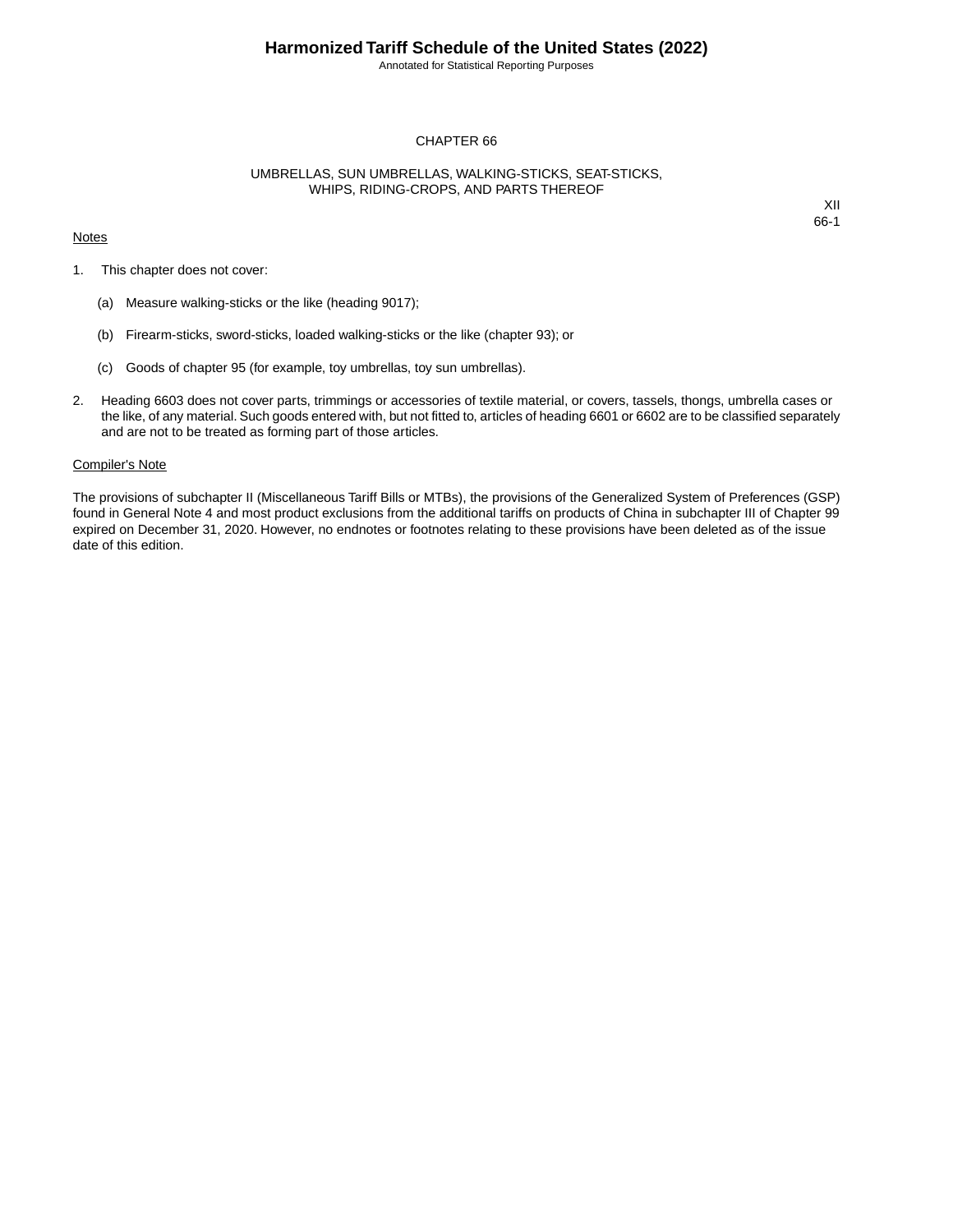# **Harmonized Tariff Schedule of the United States (2022)**

Annotated for Statistical Reporting Purposes

| Heading/              | Stat. |                                                                                                             | Unit                  |                        | Rates of Duty                                                                     |                |  |
|-----------------------|-------|-------------------------------------------------------------------------------------------------------------|-----------------------|------------------------|-----------------------------------------------------------------------------------|----------------|--|
| Subheading            | Suf-  | Article Description                                                                                         | of                    |                        | 1                                                                                 | $\overline{2}$ |  |
|                       | fix   |                                                                                                             | Quantity              | General                | Special                                                                           |                |  |
| 6601                  |       | Umbrellas and sun umbrellas (including walking-stick<br>umbrellas, garden umbrellas and similar umbrellas): |                       |                        |                                                                                   |                |  |
| 6601.10.00 00         |       |                                                                                                             | doz                   | $.6.5\%$ <sup>1/</sup> | Free (A*, AU, BH,<br>CL, CO, D, E, IL,                                            | 40%            |  |
|                       |       |                                                                                                             |                       |                        | JO, KR, MA, OM,<br>P, PA, PE, S, SG)                                              |                |  |
|                       |       | Other:                                                                                                      |                       |                        |                                                                                   |                |  |
| 6601.91.00            | 00    |                                                                                                             |                       |                        |                                                                                   | 40%            |  |
| 6601.99.00 00         |       |                                                                                                             |                       |                        | Free (A, AU, BH, CL, 40%                                                          |                |  |
|                       |       |                                                                                                             |                       |                        | CO, D, E, IL, JO,<br>KR, MA, OM, P,<br>PA, PE, S, SG)                             |                |  |
|                       |       | 6602.00.00 00 Walking-sticks, seat-sticks, whips, riding-crops and the like No                              |                       | $4\%$ <sup>2/</sup>    | Free (A, AU, BH, CL, 40%<br>CO, D, E, IL, JO,<br>KR, MA, OM, P,<br>PA, PE, S, SG) |                |  |
| 6603                  |       | Parts, trimmings and accessories of articles of heading 6601<br>or 6602:                                    |                       |                        |                                                                                   |                |  |
| 6603.20               |       | Umbrella frames, including frames mounted on shafts<br>(sticks):                                            |                       |                        |                                                                                   |                |  |
| 6603.20.30            | 00    | For hand-held umbrellas chiefly used for protection                                                         | No Free <sup>1/</sup> |                        |                                                                                   | 60%            |  |
| 6603.20.90 00         |       |                                                                                                             |                       |                        | Free (A, AU, BH, CL, 60%                                                          |                |  |
|                       |       |                                                                                                             |                       |                        | CO, D, E, IL, JO,<br>KR, MA, OM, P,<br>PA, PE, S, SG)                             |                |  |
| 6603.90<br>6603.90.41 | 00    | Other:                                                                                                      |                       |                        |                                                                                   | 45%            |  |
|                       |       |                                                                                                             |                       |                        |                                                                                   |                |  |
| 6603.90.81            | 00    |                                                                                                             |                       |                        | Free (A, AU, BH, CL, 45%<br>CO, D, E, IL, JO,<br>KR, MA, OM, P,<br>PA, PE, S, SG) |                |  |
|                       |       |                                                                                                             |                       |                        |                                                                                   |                |  |
|                       |       |                                                                                                             |                       |                        |                                                                                   |                |  |
|                       |       |                                                                                                             |                       |                        |                                                                                   |                |  |
|                       |       |                                                                                                             |                       |                        |                                                                                   |                |  |
|                       |       |                                                                                                             |                       |                        |                                                                                   |                |  |
|                       |       |                                                                                                             |                       |                        |                                                                                   |                |  |
|                       |       |                                                                                                             |                       |                        |                                                                                   |                |  |
|                       |       |                                                                                                             |                       |                        |                                                                                   |                |  |
|                       |       |                                                                                                             |                       |                        |                                                                                   |                |  |
|                       |       |                                                                                                             |                       |                        |                                                                                   |                |  |
|                       |       |                                                                                                             |                       |                        |                                                                                   |                |  |
|                       |       |                                                                                                             |                       |                        |                                                                                   |                |  |

XII 66-2